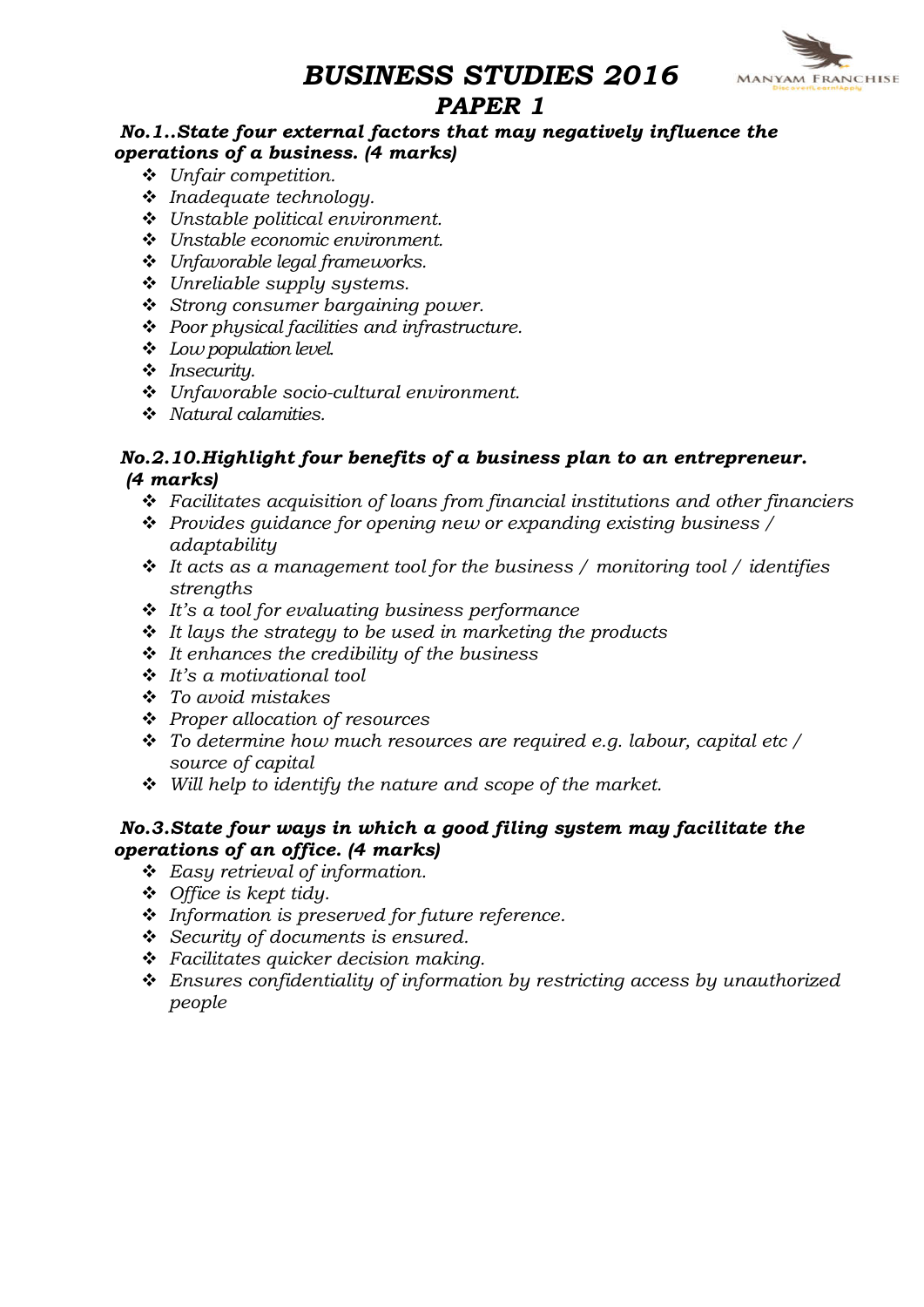# No.4..Highlight four activities that may be carried out in a stoc $\overbrace{N_{\text{MANYAM FRMCHISE}}}$ market. (4 marks)

- $\div$  Buying and selling of shares.
- $\triangleq$  Mobilising savings for investment.
- $\div$  Listing of companies.
- $\cdot$  Issuing of new securities / raising capital.
- $\div$  Publication of statistical information.
- $\triangleleft$  Advising investors.

## No.5.Outline four circumstances under which a co-operative society may be dissolved. (4 marks)

- $\triangleleft$  By government order / change in the law.
- $\div$  Where the co-operative continuously make losses.
- $\div$  Where a stipulated majority of members agree to dissolve it.
- $\triangleleft$  By a court order.
- $\cdot$  Where the co-operative society has achieved objectives for which it was formed.

#### No.6.Outline four methods that the government of Kenya uses to regulate business activities. (4 marks)

- $\div$  Licensing business activities
- $\div$  Setting of standards
- Formulating of policies enacting laws / legislation
- $\div$  Setting quotas
- $\triangle$  Enforcement of laws
- $\div$  Imposing total ban
- $\div$  Subsidizing businesses
- $\div$  Taxation
- ❖ Price control

## No.7.State four ways in which a youthful population may be useful to an economy. (4 marks)

- $\div$  Less expenditure on social security and pension.
- $\div$  Wider market for goods meant for the youth like clothing.
- $\div$  Guaranteed continuous supply of labour.
- $\div$  Flexibility and adaptability to technological changes which improve production.
- $\cdot$  Faster growth of some sectors like the music, fashion and fast food industries.
- $\cdot$  Increased innovation due to their adventurous nature.

## No.8.Outline one circumstance under which each of the following telecommunication services may be used: (4 marks)

- (i) Paging
- (ii) Facsimile (fax
- (iii) Radio call.
- (iv) Telex.

# (i) Paging

 $\cdot$  When there is need to call a person to attend to an emergency in a specific location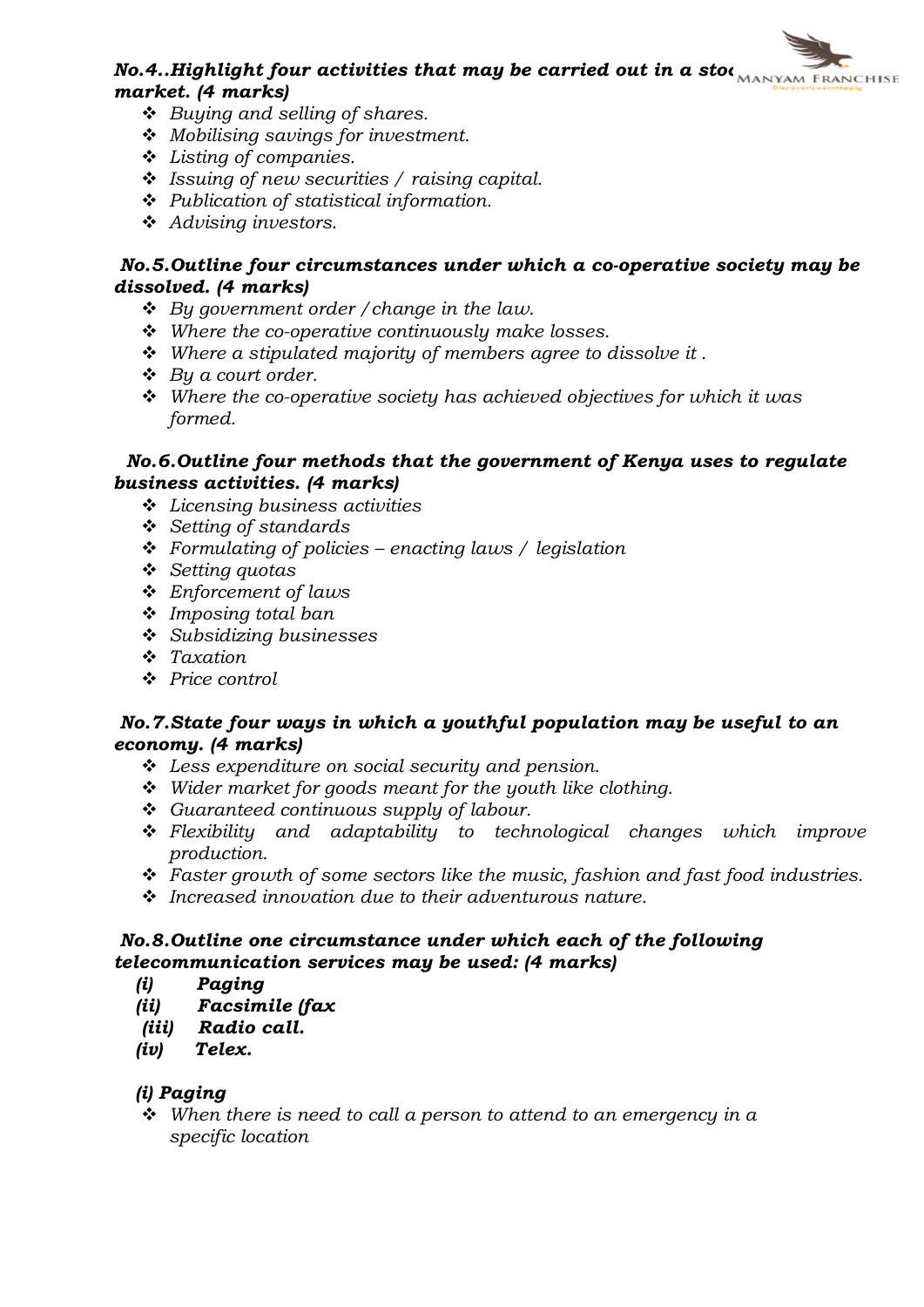#### (ii) Facsimile (fax)



**v v** WANYAM FRANCHISE<br>• Where there is need to send a copy of a printed document urgertly. The vertice in the v

#### (iii) Radio call

 $\div$  When there is need to give co-ordinated information through a central point

#### (iv) Telex.

 $\div$  Sending and receiving written messages

#### No.9..The following transactions relate to Jelimo Stores:

(a) 10th October 2015 sold unused stationery for Sh 3,000 on credit to K. Likia.

(b) 23rd October 2015, bought a motor vehicle on credit from Onjwaria Motors for Sh 700,000.

#### Required: Record the above transactions in the general Journal given below:(4 marks)

| <b>Date</b> | <b><i>Particulars</i></b> | Folio | Dr. | Cr. |
|-------------|---------------------------|-------|-----|-----|
|             |                           |       |     |     |
|             |                           |       |     |     |
|             |                           |       |     |     |
|             |                           |       |     |     |
|             |                           |       |     |     |
|             |                           |       |     |     |

| Date    | Particulars                                                                  | Folio | Dr.     | Cr.     |
|---------|------------------------------------------------------------------------------|-------|---------|---------|
| 2015    |                                                                              |       |         |         |
| Oct. 10 | K Likia<br>Stationery (sale of<br>stationery on credit)                      |       | 3,000   | 3,000   |
| Oct. 23 | Motor vehicle<br>Onjwaria Motors<br>(purchase of motor vehicle<br>on credit) |       | 700,000 | 700,000 |

#### No.10.State four features of an insurable interest. (4 marks)

- ❖ Presence of property rights or interest
- $\triangleleft$  Potential insurable risk must be present
- $\div$  The property must have monetary value
- $\cdot \cdot$  The insurable risk must be legal
- $\hat{\mathbf{v}}$  There must be the possibility of suffering financial loss in case of a risk happening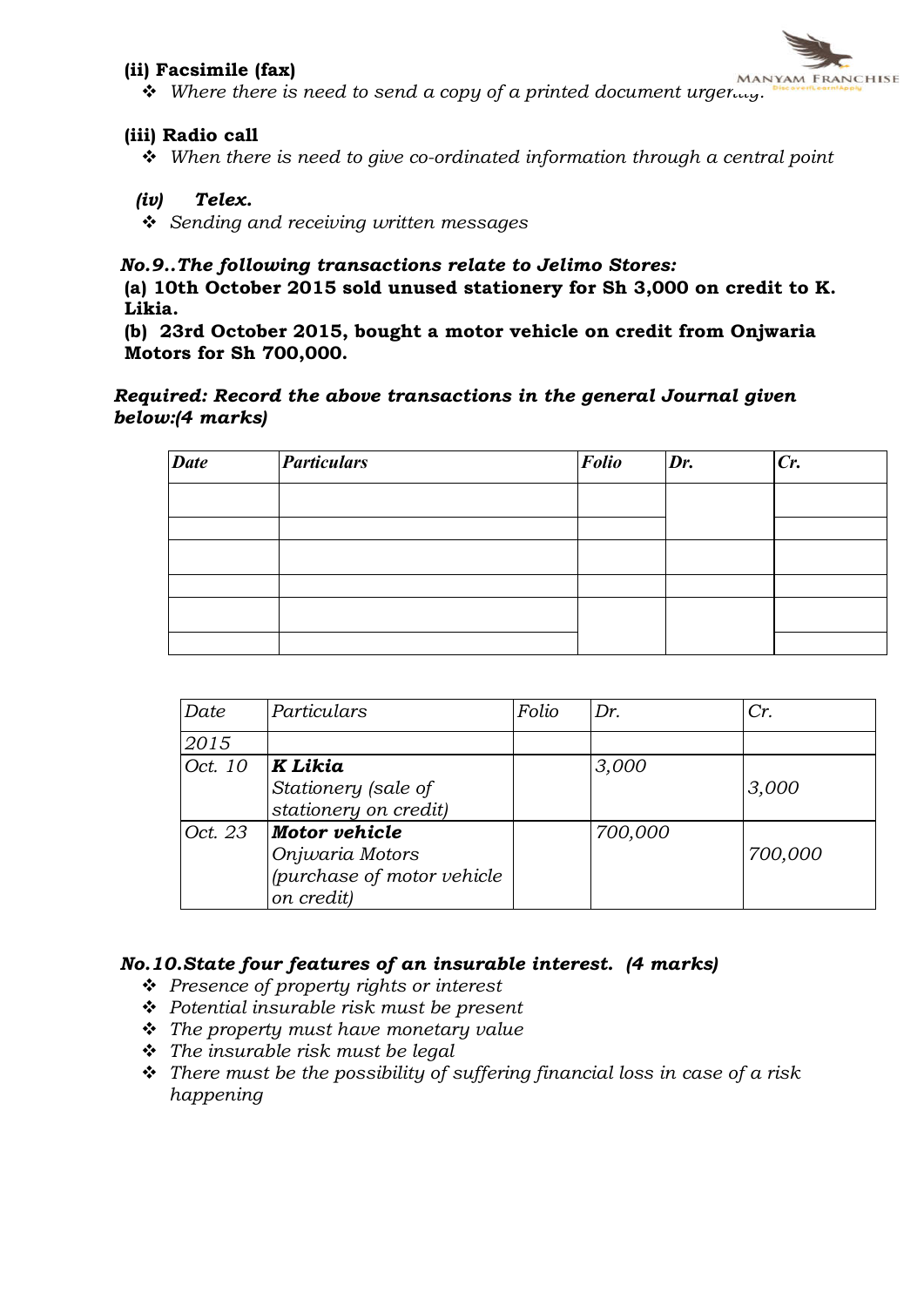

#### No.11.State four features of a parastatal. (4 marks)

- ◆ Provide essential services.
- $\bullet$  Not profit motivated.
- $\div$  Is formed by an Act of Parliament.
- $\cdot$  Is mainly funded by the government.
- $\cdot$  Is managed by government appointees.
- $\triangleq$  Any surplus earned-is surrendered to the government.
- $\div$  Has limited liabilities.
- $\triangleleft$  Attachment to a government ministry.
- $\triangleleft$  Can be dissolved only through an act of parliament

#### No.12..The graph given below represents the demand and supply curves of milk:



## State four effects of a shift of the demand curve to the right. (4 marks)

- $\div$  The price will increase
- $\hat{\mathbf{v}}$  The quantity demanded will increase / demand will increase
- $\div$  The equilibrium quantity shifts to right / increases
- $\div$  The equilibrium price shifts upwards / increases
- $\cdot \cdot$  The equilibrium point shifts upwards / right

#### No.13 .Outline four functions of the World Bank. (4 marks)

- $\div$  Providing finances to reduce budgetary deficits
- $\triangle$  Provide loans for development projects.
- $\triangleq$  Provide finance to correct and adverse balance of payments.
- $\div$  Provide technical expertise to support development.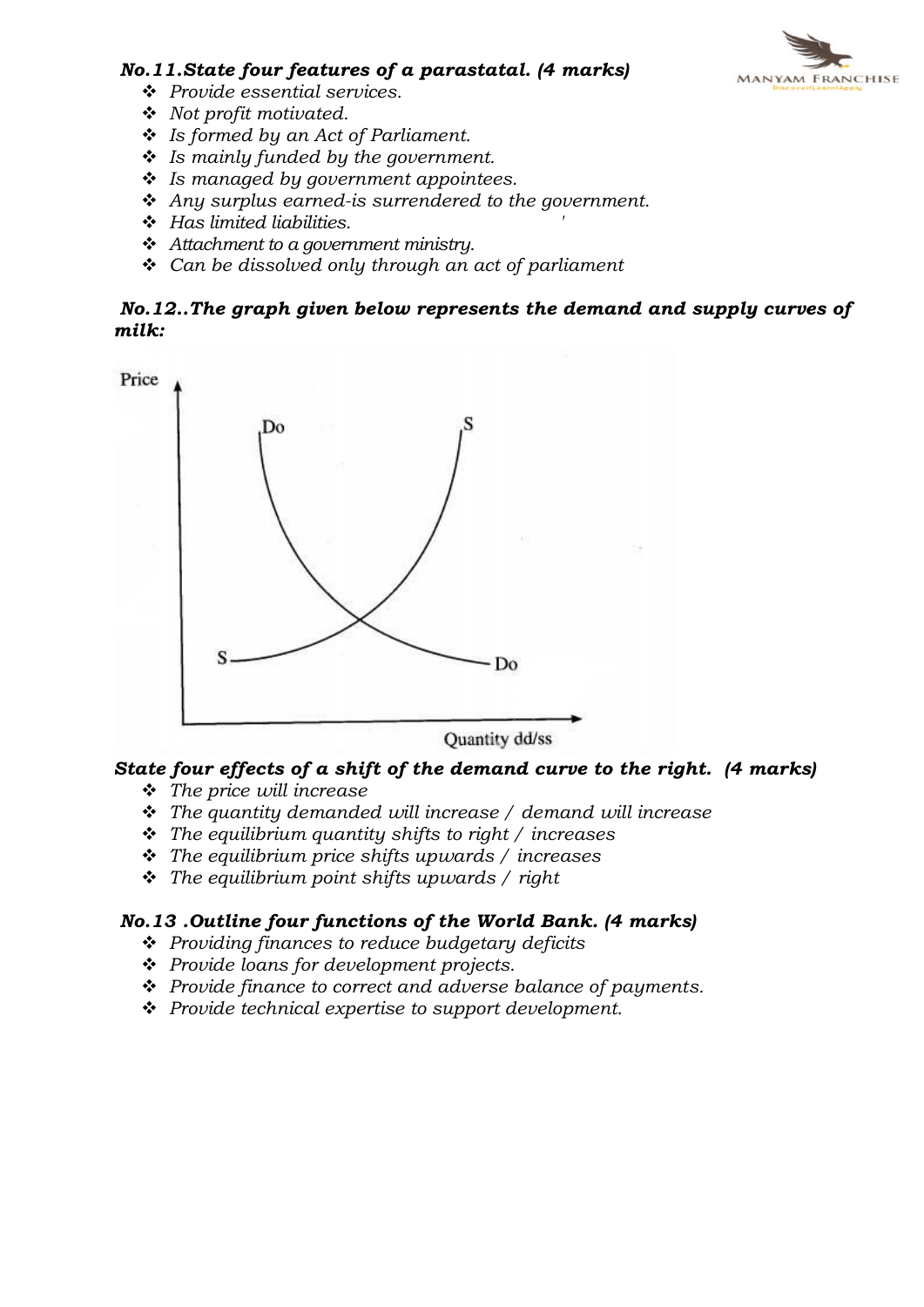# PP1 No.14. Outline four ways of reducing the level of unemploy  $M_{MANYAM}$  FRANCHISE Kenya.(4mks)

- $\div$  Diversification of the economy by encouraging the establishing of different industries /sectors to create employments opportunities
- $\cdot$  Transforming agricultural sector to curb rural urban migration to create more jobs and reduce unemployment)
- \* Transforming education sector making graduates acquire relevant skills.
- $\div$  Establishing an employment policy by government to make it easy for people to get jobs/Accept e.gs of policy as mention
- $\div$  Lending / setting of a fund to assist unemployed to stat income generating activities/accept e.gs of funds as a mention
- $\div$  Exporting Labour by assisting unemployed people to acquire jobs abroad /countries with labour deficiency.
- <p>★ Encouraging the informal Jua Kali sector to promote self employment</p>\n<p>★ Delocalization/ decentralization policy for balanced</p>
- $\div$  Delocalization/ decentralization policy for balanced regional development/reduced rural urban irrigation
- $\div$  Population policy to control growth/have a labour force that the economy can absorb
- $\div$  To improve infrastructure in order to have suitable economic activities / accept e gs of infrastructure as a rating.
- $\cdot$  Increase government expenditure to expand the size of the economy/ to finance development projects.
- $\triangle$  Effective use of natural resources to increase production activities
- $\div$  Income / wage policy to harmonize differences between regions/sectors
- $\triangle$  Attract (Local /foreign) investments through vision incentives/to grow the economy
- $\div$  Reviving collapsed industries/projects by injector, funds/selling them /increased production activities

#### No.15.The following balances were extracted from the books of Highlife General Stores on 31st December 2015.

| <b>Item</b>        | Ksh     |
|--------------------|---------|
| Land and buildings | 650,000 |
| <b>Stock</b>       | 470,000 |
| Bank overdraft     | 80,000  |
| Debtors            | 350,000 |
| 10 year Bank Loan  | 500,000 |
| Creditors          | 220,000 |
| Cash               | 50,000  |
| Motor Van          | 150,000 |
| Capital            | P       |

Required: Prepare the balance sheet of Highlife General Stores as at 31st December 2015. (4 marks)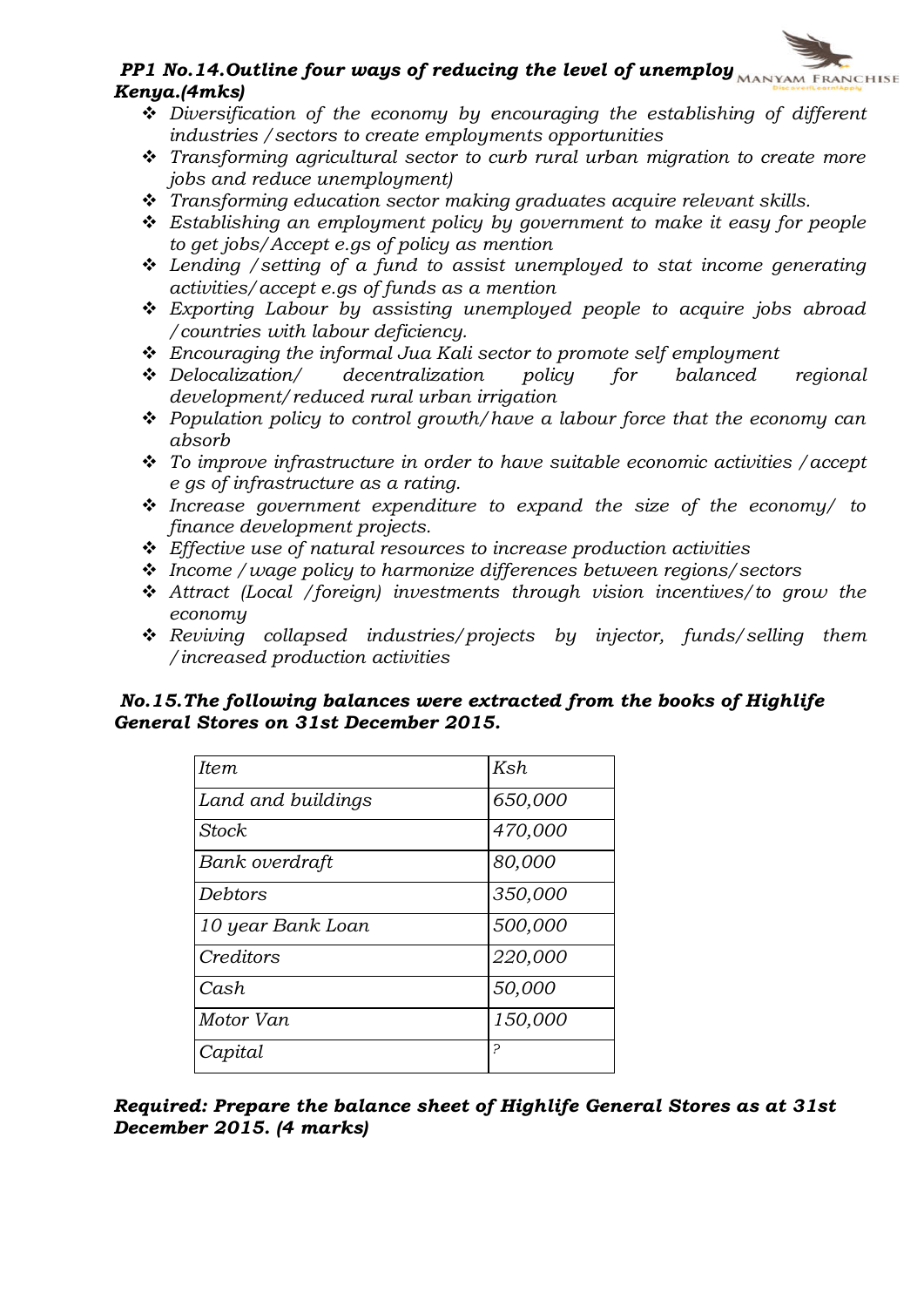

#### Highlife General Stores Balance Sheet as at  $31$ st December 2008

|                           |         |                 | us ut 31 <sup>-.</sup> Deceniber 2000 |         |     |
|---------------------------|---------|-----------------|---------------------------------------|---------|-----|
|                           | Sh.     | <u>Sh.</u>      |                                       | Sh.     | Sh. |
| Fixed Assets              |         |                 | Capital                               |         |     |
| 870,000                   |         |                 |                                       |         |     |
| Land and building 650,000 |         |                 |                                       |         |     |
| Motor Van                 | 150,000 | 800,000         | Long term liabilities                 |         |     |
|                           |         |                 | 10 year bank loan                     |         |     |
| 500,000                   |         |                 |                                       |         |     |
| <b>Current Assets</b>     |         |                 |                                       |         |     |
| Stock                     | 470,000 |                 | Current liabilities                   |         |     |
| Debtors                   | 350,000 |                 | Creditors                             | 220,000 |     |
| Cash                      | 50,000  | 870,000         | Bank overdraft                        | 80,000  |     |
| 300,000                   |         |                 |                                       |         |     |
|                           |         | <u>,679,000</u> |                                       | 670,000 |     |

#### No.16..Outline four circumstances in which the government may be involved in business. (4 marks)

- $\div$  When a business venture requires investment of large sums of money which individual entrepreneurs may not provide.
- $\mathbf{\hat{v}}$  When the goods or services to be provided are essential to the welfare of the citizens.
- $\div$  When there is need to protect citizens from exploitation by private entrepreneurs.
- When the government desires to create employment for the citizens.
- $\div$  When the government needs to generate income through revenue collection.
- $\div$  When there is need to safeguard national security.
- $\div$  When the venture is strategic but provides low profits hence unattractive to private investors.
- $\cdot$  Where there are monopolies in the economy, the government gets involved in business to increase competition.
- $\div$  Where there is need to balance regional development.
- $\cdot \cdot$  To reduce foreign dominance in the economy.
- $\cdot \cdot$  Where there is need to attract foreign investment.

## No.17..Identify the ledgers in which the following accounts are kept.(4mks)

|       | <b>ACCOUNT</b> | <b>LEDGER</b> |  |
|-------|----------------|---------------|--|
| (i)   | Pendo (debtor) |               |  |
| (ii)  | Machinery      |               |  |
| (iii) | Rent           |               |  |
| (iv)  | Capital        |               |  |

| Account         | Ledger                |
|-----------------|-----------------------|
| Debtors         | Sales / Debtors       |
| Machinery       | General               |
| Rent            | Nominal;              |
| Capital         | Private               |
| Juma (Creditor) | Purchases / Creditors |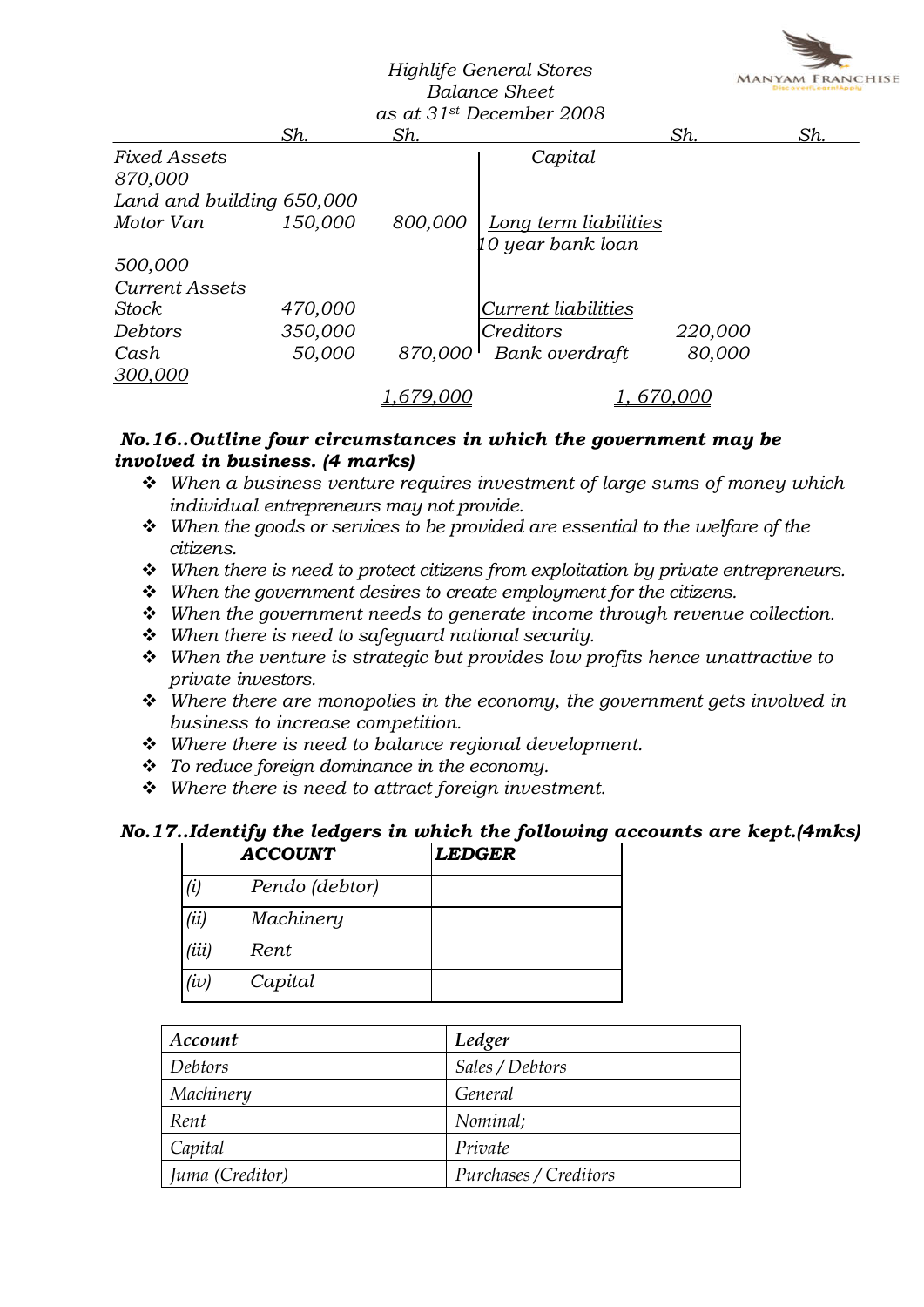PP1 No.18. The following diagram represents the circular flow  $\overline{I_{\text{MANYAM FRMCHISE}}}$ a two sector closed economy



## Identify two factors represented by each of the arrows labelled a and b. (4 marks)

- (a) (i) Payment for goods and services.
	- (ii) Factor services / inputs / factors of production.
- b) (i) Payment for factor inputs,
	- (ii) Goods and services.

## No.19.State four reasons for privatising public corporations. (4 marks)

- $\div$  To improve efficiency in their operations.
- $\div$  To generate revenue to the government through sale of shares and taxes.
- $\div$  To enhance competition.
- $\cdot \cdot$  To increase public participation in economic activities of the country.
- $\div$  To reduce government expenditure.
- $\cdot \cdot$  To comply with conditions set by development partners and international donor agencies.
- $\div$  To enable the government to concentrate on other state responsibilities.
- $\div$  To minimize political interference.

#### No.20..State four reasons for the increased use of cell phones in banking. (4 marks)

- $\div$  Easy to transact / easy ownership
- $\cdot \cdot$  It saves on time since there is no traveling and queuing for the services.
- $\hat{\cdot}$  The speed of transaction is fast / quick feedback.
- $\div$  It reduces paper- work by eliminating the need for physical files and other documentations.
- $\triangle$  The use of PIN enhances security
- $\cdot$  Increased ownership of mobile phones
- $\cdot \cdot$  Transactions can be conducted any time
- $\triangleleft$  Reduce transaction costs (travel and bank charges)
- v Easy access to transaction records
- $\div$  It is a requirement by service providers (utility bills)
- $\triangle$  Easy to obtain credit facilities e.g. M-Shwari loan

## No.21.List four sources of public finance. (4 marks)

- $\div$  Taxes
- v Licenses
- $\div$  Court fines
- v Donor aid
- v Fees
- $\div$  Treasury bonds and bills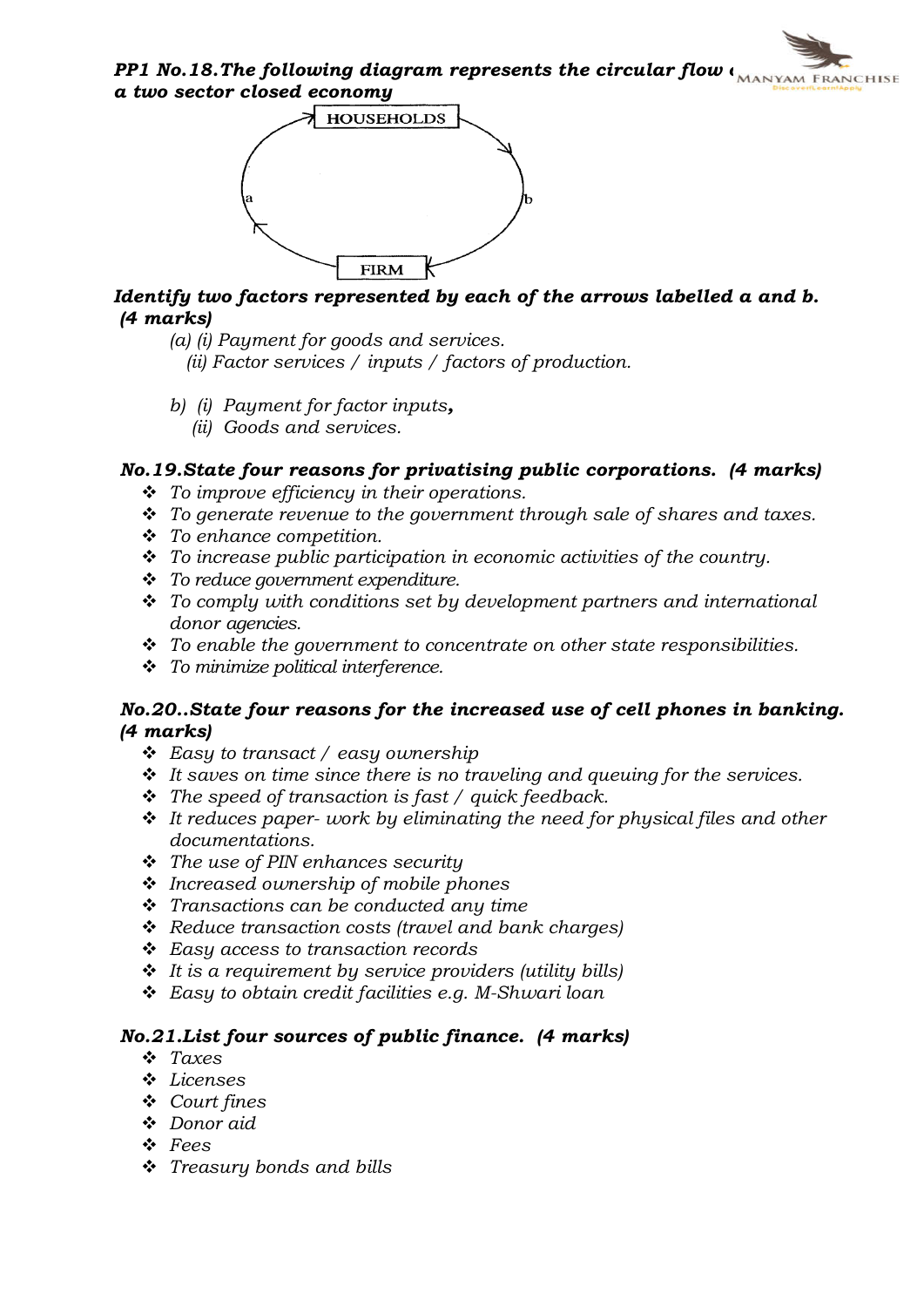# No.22. State two situations in which each of the following type  $\overline{\text{MANYAM FRMCHISE}}$ may occur.

## (i) Creeping inflation (2 marks)

 $\cdot$  When the general price levels rise gradually/ single digit over a period of time usually at single digit. Where the value of money tends to be stable over time the effects on the economy is not severe.

## (ii) Hyperinflation (2 marks)

 $\hat{v}$  Where the general price rise at high rate/ usually more than two digits. Where there is drastic loss in the value of money effect on the economy is very severe

#### No.23..Outline four factors that may make a producer to by-pass the wholesaler when distributing goods. (4 marks)

- $\div$  Having own retail outlet.
- $\div$  Dealing in perishable goods like bread which require shorter channels.
- $\ddot{\cdot}$  Dealing in technical goods which require elaborate after sales services.
- $\div$  Consumers and retailers buying in large quantities.
- $\div$  Need to keep price of goods low.
- $\div$  Limited geographical spread of the market.
- ❖ Government policy.
- $\div$  When the production is in small quantity.
- $\div$  Where the producer has enough storage facilities.
- $\div$  When goods are produced on order

## No.24.Outline four goals of development to a country. (4 marks)

- $\triangleleft$  Alleviation of poverty
- $\triangleq$  Attainment of high and sustainable economic growth
- $\triangle$  Provision of adequate social amenities e.g. health
- $\triangle$  Diversification of the economy to reduce over-reliance on a few products
- $\triangleleft$  Alleviation of unemployment
- $\triangle$  Attainment of more equitable distribution of incomes
- $\div$  Enhancement / upholding of human freedom, rights and self esteem / democracy
- $\triangle$  Provision of security
- \* Maintenance of political sustainability / good governance.
- $\triangleleft$  Attainment of food security for population
- v Alleviation of illiteracy
- $\div$  Elimination of harmful cultural practices
- $\cdot$  Improvement of infrastructure e.g. transport, communication, water